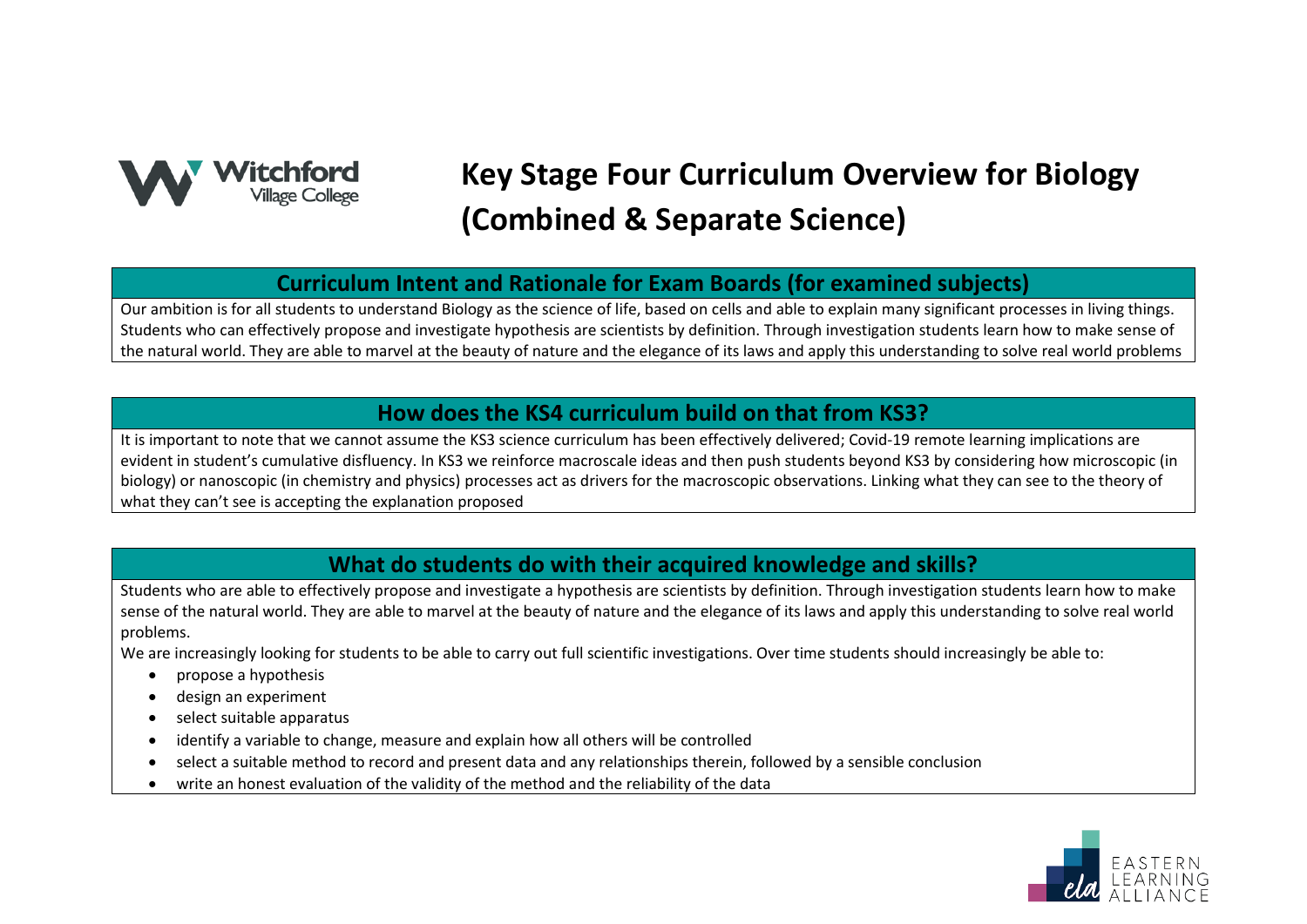## **How does the KS4 curriculum align to and go beyond the National Curriculum?**

In Year 10 students deepen their understanding of biological interactions of organs systems along with evolution & biodiversity. The final chapters of the GCSE curriculum are designed to summarise and apply many chapter's student's knowledge from the previous years; Biology interaction of organisms, Chemistry macroscopic atmosphere and cycles and Physics electrical energy and forces.

| What new knowledge are students taught? |                                                                                                                                                                                                                                                                                                                                                                                                                                                                                                                                                                                                                                      |                                                                                                                                                                                                                                                                                                                                                                                                                                                                                                                                                                                                       |  |
|-----------------------------------------|--------------------------------------------------------------------------------------------------------------------------------------------------------------------------------------------------------------------------------------------------------------------------------------------------------------------------------------------------------------------------------------------------------------------------------------------------------------------------------------------------------------------------------------------------------------------------------------------------------------------------------------|-------------------------------------------------------------------------------------------------------------------------------------------------------------------------------------------------------------------------------------------------------------------------------------------------------------------------------------------------------------------------------------------------------------------------------------------------------------------------------------------------------------------------------------------------------------------------------------------------------|--|
| <b>Term</b>                             | Year 10                                                                                                                                                                                                                                                                                                                                                                                                                                                                                                                                                                                                                              | Year 11                                                                                                                                                                                                                                                                                                                                                                                                                                                                                                                                                                                               |  |
| Autumn                                  | <b>Infection &amp; response</b><br>The role of bacteria and other pathogens in human and plant<br>diseases, and how to calculate the effect of antibacterial<br>chemicals by measuring the area of zones of inhibition.<br>Examples of diseases that can be spread. The impact of<br>exercise and smoking on the human gas exchange system and<br>how exercise and smoking can affect the health of other<br>systems in the body<br>How to interpret data to understand the effect of lifestyle<br>factors including diet, alcohol and smoking on the incidence of<br>non-communicable diseases at local, national and global levels | Inheritance, variation & evolution<br>Short sections of DNA are called genes and different versions<br>$\bullet$<br>of genes are called alleles e.g. eye colour is a gene, blue eyes<br>are a variation (allele) of this gene.<br>The process of meiosis, which is the type of cell division that<br>$\bullet$<br>makes gametes.<br>The importance of selective breeding in the development of<br>$\bullet$<br>plants and animals and the increasing use of genetic<br>engineering for desirable characteristics.<br>How Charles Darwin built up evidence for his theory of<br>$\bullet$<br>evolution |  |
| Spring                                  | <b>Bioenergetics</b><br>How plants use light energy, carbon dioxide and water to<br>photosynthesis and how the products of photosynthesis are<br>used.<br>Investigating the process of photosynthesis and how to<br>measure and calculate the rate of photosynthesis along with<br>limiting factors.<br>The differences between aerobic and anaerobic respiration and<br>how the energy released can be used, along with oxygen debt.                                                                                                                                                                                                | Paper 1 and 2 revision<br>Focussing on drawing ideas together from across Years 7-11,<br>making scientific links & understanding the results and<br>conclusions form Scientific Investigations                                                                                                                                                                                                                                                                                                                                                                                                        |  |